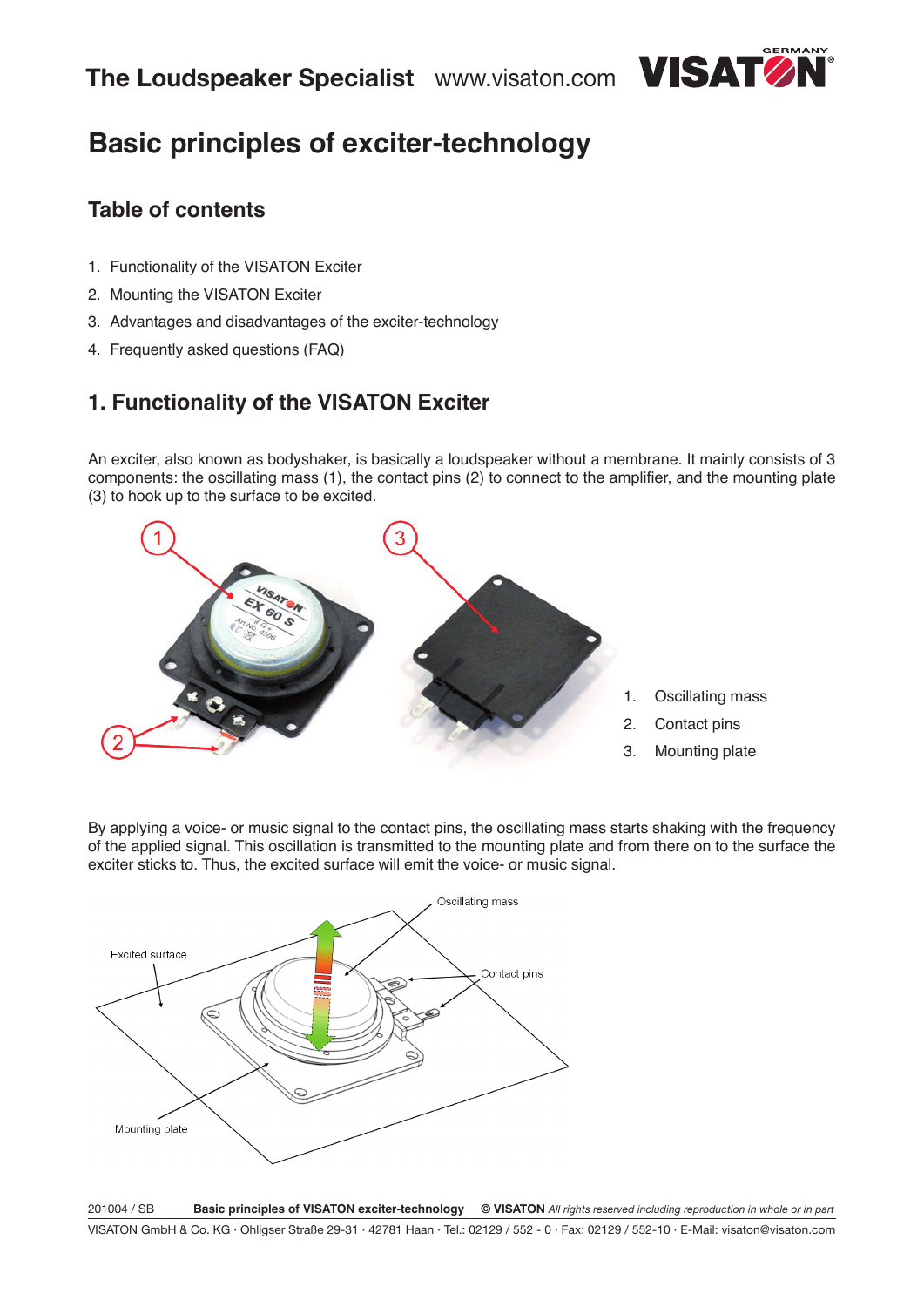

The functionality of an exciter is therefore pretty similar to the functionality of a conventional loudspeaker. However, there are some differences in how the sound is emitted. The excited surface is, compared to a lightweight cone membrane, very large and heavy, and thus unable to oscillate coherently. That means, not every point of the surface moves into the same direction with the same amplitude at the same time. The exciter generates a bending wave which propagates towards the edge of the excited plate, where it is reflected back towards the exciter. To illustrate this behavior, one can imagine a stone thrown into a basin of water. From the point where the stone hits the surface of the water, a circular bending wave propagates towards the seam of the basin, where it is reflected. The original wave and the reflected wave interfere with each other, causing a chaotic wave-pattern on the water surface. The same applies to the excited surface: The original wave from the exciter interferes with the reflected waves from the edges of the plate, resulting in an incoherent emission of sound. This incoherent sound emission is the main reason for the very wide, uniformly distributed sound field of an excited surface. As one can easily imagine, the quality of the reproduced music- or voice signal is strongly dependent on the characteristics of the excited surface, such as material, shape and dimensions.

# **2. Mounting the VISATON Exciter**

### **Mode of mounting**

Depending on the type of exciter that is used, the exciter is attached to the surface by means of gluing and/ or screwing. Generally, a clean and even surface is required. The whole mounting plate of the exciter is to be seated solidly onto the excited surface. For gluing an exciter onto a surface, two component glues, silicone or a long-term stable double-sided adhesive tape suit best. The consistency of the surface must always be taken into account when choosing the right glue.

Exciter which provide an inserted nut instead of the flat mounting plate, require a matching threaded bolt for installation, that needs to be attached firmly to the excited surface.

### **Position of mounting**

In many cases, a mounting position slightly off-center of the excited surface gives good results. Because the acoustical results are strongly dependent on material properties and the shape of the excited surface, listening tests and measurements are inevitable to determine the optimal mounting position. For testing different mounting positions, a standard double-sided adhesive tape can be used. In order to test positions at the rear side of a surface that are difficult to access, the exciter can provisorily be mounted at the equivalent position on the front side of the surface, which doesn´t affect the sound output.

### **Materials and shapes of the excited surface**

- The larger the excited plate, the better the reproduction of low frequencies, the sound output is more voluminous
- The smaller the excited plate, the weaker the reproduction of low frequencies, the sound output is less voluminous
- The efficiency factor (sound pressure level compared to input power) decreases with increasing weight of the excited plate. The plate therefore is preferably lightweight
- The plate ought to be rigid
- The plate should consist of a non-magnetic material. The exciter contains a permanent magnet which would cause a harmful pre-tension to the suspension of the exciter if attached to a magnetic plate
- The appearance of the excited surface has a great impact on the sound output. Devices with few reinforcing structures and large surfaces qualify best. Anyways, many different types of devices and surfaces are suitable for the use of exciters. In any case, measurements and listening tests are the most reliable methods to determine the best operating surface for an exciter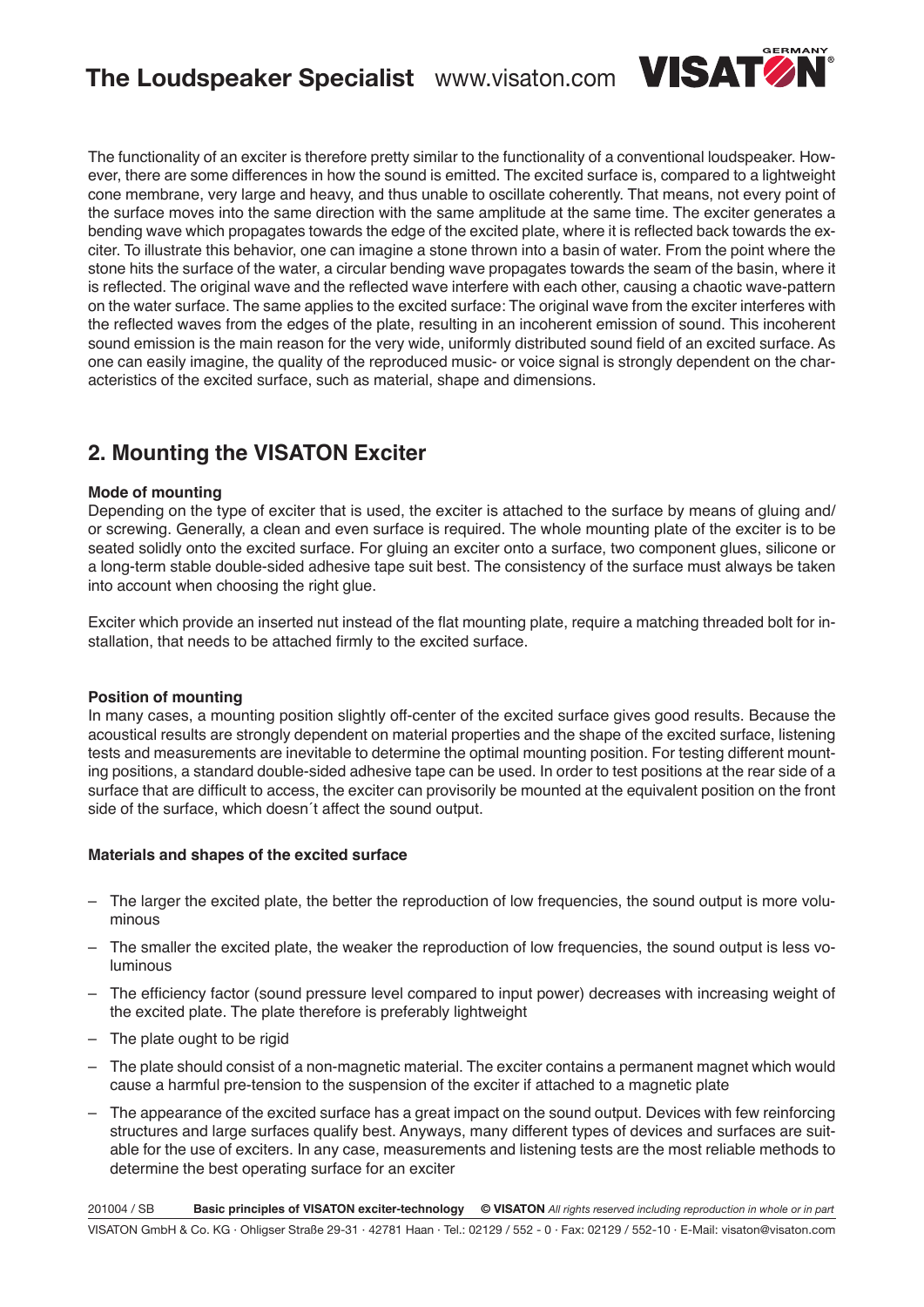

## **Wiring**

When wiring up an exciter, the cables must be routed in such a manner, that they cannot cause any noise by vibrating or rattling against the surface. If necessary, the wires can be foam-padded to avoid such noise

# **3. Advantages and disadvantages of the exciter-technology**

### **Advantages**

- "invisible" loudspeaker no interference with design issues
- perfect protection against environmental influences (weather, water, cleaning agents)
- perfect protection against vandalism
- easy installation
- capable of high quality sound output and a wide sound dispersion angle

### **Disadvantages**

- low efficiency factor compared to standard loudspeakers (more output power from the amplifier required)
- Devices that are able to touch the excited surface can cause disturbing noise
- acoustics strongly dependent on material, dimensions and shape of the excited plate

# **4. Frequently asked questions (FAQ)**

- Is a special amplifier required in order to drive a VISATON Exciter?

No. Every VISATON Exciter can be hooked up to a conventional HiFi amplifier

 $-$  Are there any recommendations regarding a suitable double-sided adhesive tape?

The adhesive tape should be chosen depending on the surface properties at the desired location of the exciter. Manufacturers like 3M have a large variety of suitable tapes in stock

### - Are special lead wires required?

No. Conventional loudspeaker cables can be used

– Which materials suit best as an excited plate?

In the following, some examples of materials are listed that give a good sound output:

- sandwich panels with honeycomb structures (e.g. hexagon-structure)
- thin particle boards (e.g. HDF / MDF)
- plexiglass plates
- glass plates / windows (even heavy duty types like compound windowpanes)